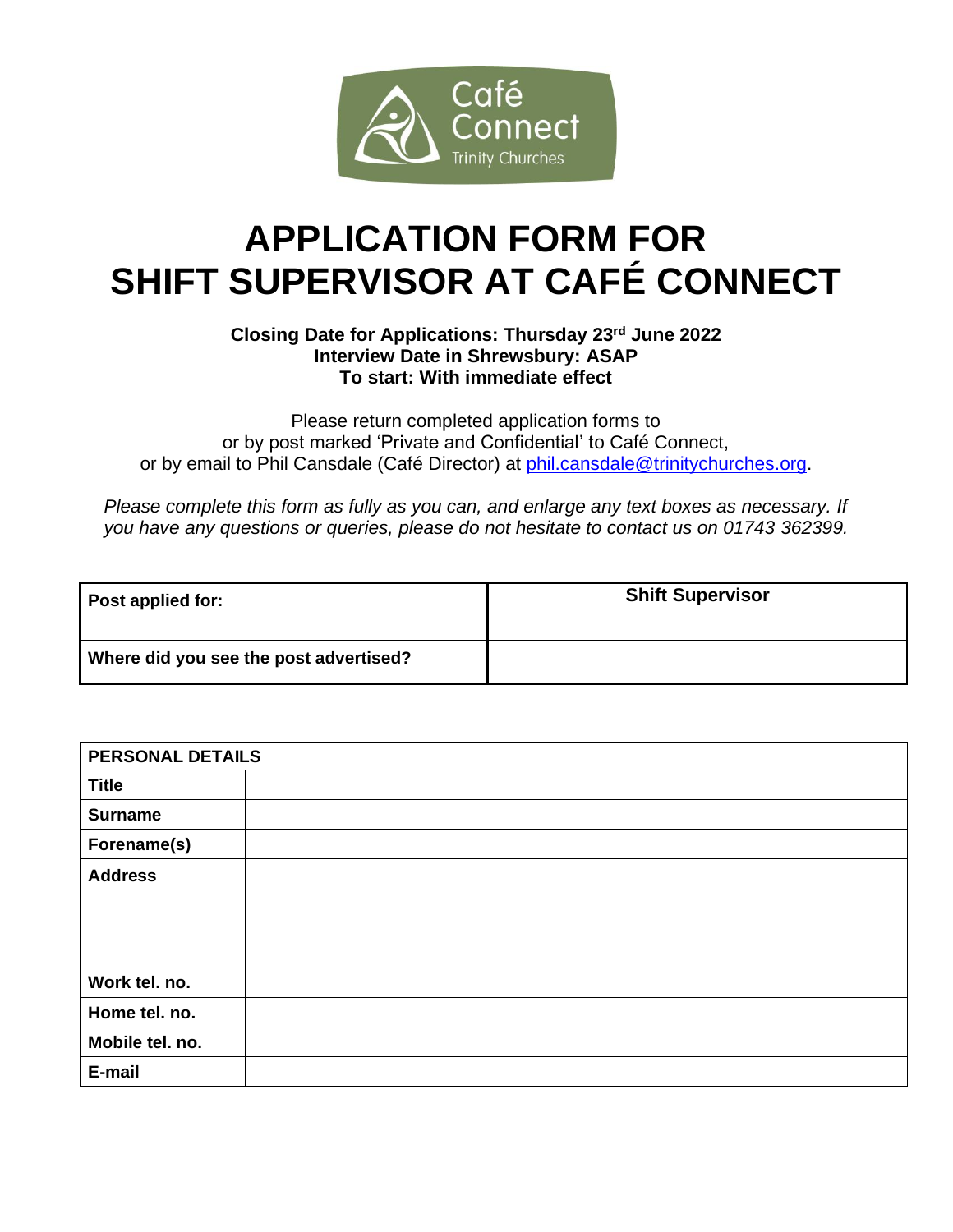|                                       | <b>CURRENT (OR MOST RECENT) EMPLOYMENT</b> |
|---------------------------------------|--------------------------------------------|
| <b>Post</b>                           |                                            |
| <b>Employer</b>                       |                                            |
| Date from/to                          |                                            |
| <b>Summary of</b><br>responsibilities |                                            |
|                                       |                                            |

## **PREVIOUS POSTS (Most recent first)**

| <b>Employer</b> | Post | From | To | <b>Summary of responsibilities</b> |
|-----------------|------|------|----|------------------------------------|
|                 |      |      |    |                                    |
|                 |      |      |    |                                    |
|                 |      |      |    |                                    |
|                 |      |      |    |                                    |
|                 |      |      |    |                                    |
|                 |      |      |    |                                    |
|                 |      |      |    |                                    |
|                 |      |      |    |                                    |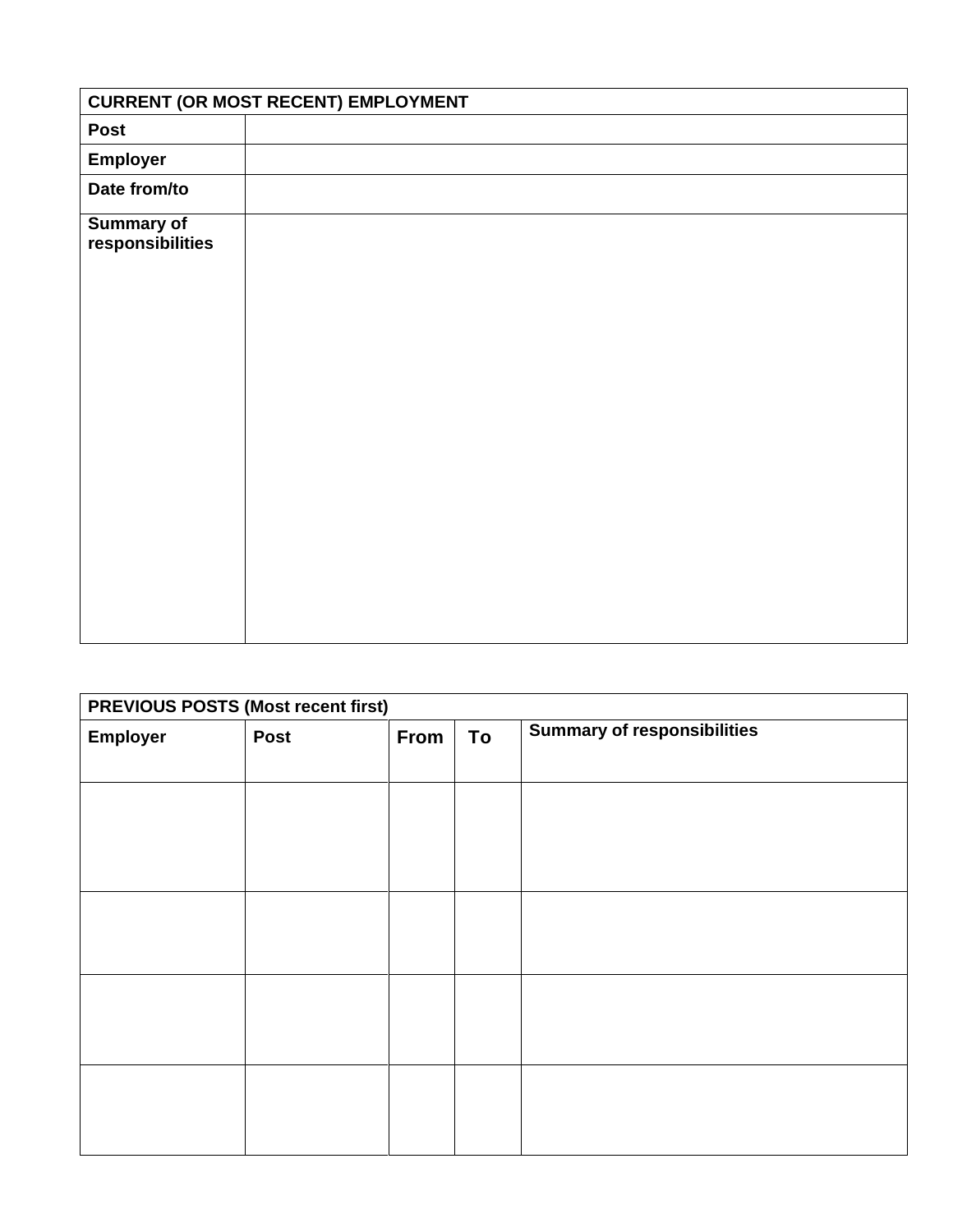| <b>EDUCATION AND QUALIFICATIONS (Most recent first)</b> |      |    |                |
|---------------------------------------------------------|------|----|----------------|
| School / college / university                           | From | To | Qualifications |
|                                                         |      |    |                |
|                                                         |      |    |                |
|                                                         |      |    |                |
|                                                         |      |    |                |
|                                                         |      |    |                |

| PERSONAL STATEMENT                                                                 |  |
|------------------------------------------------------------------------------------|--|
| What particularly<br>interests you in this<br>appointment?                         |  |
| What experience,<br>gifts, training and<br>skills could you bring<br>to this role? |  |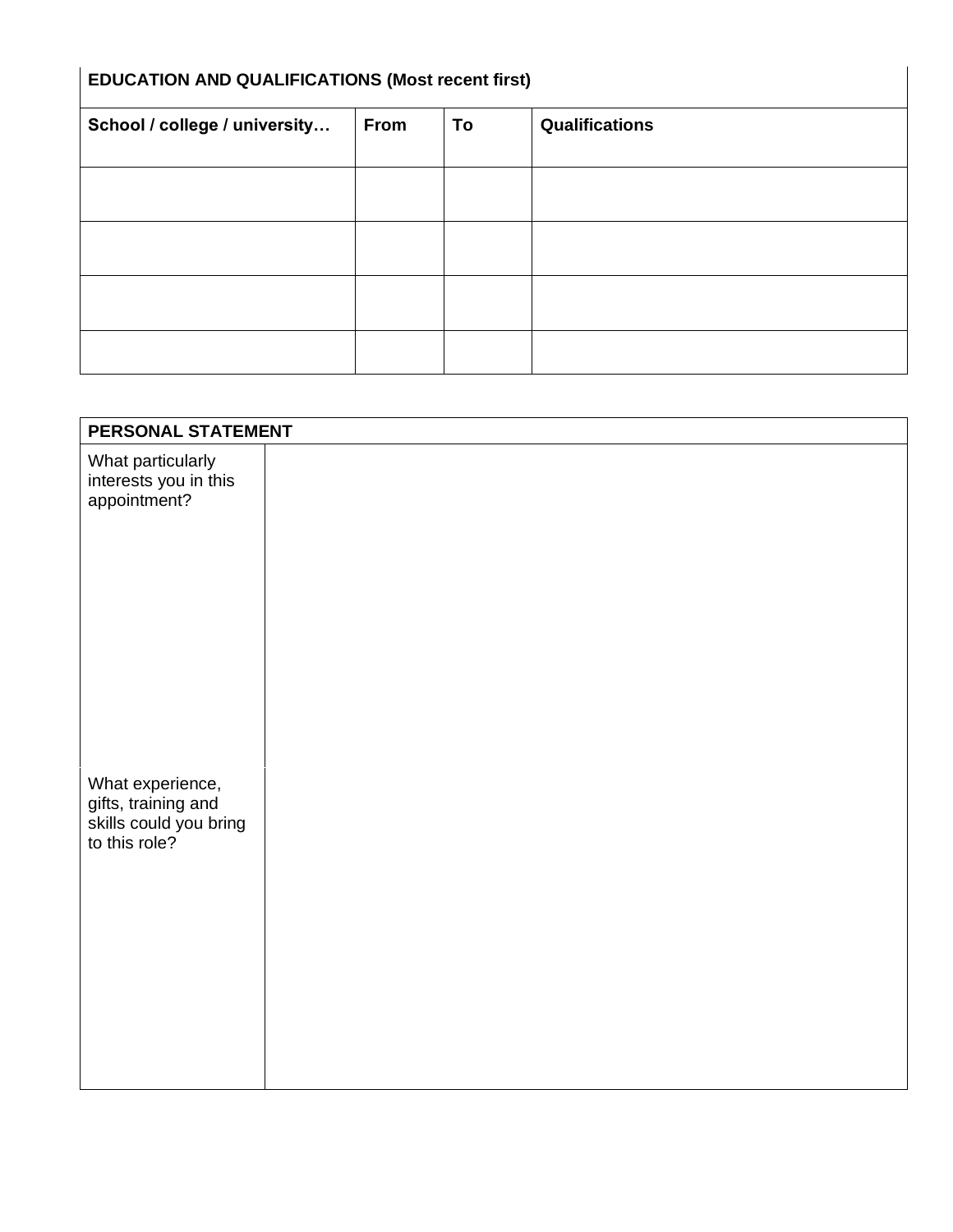| How do your skills<br>and experience meet<br>the requirements of<br>the post as set out in<br>the job description<br>and person<br>specification?                                                                                                                                           |  |  |
|---------------------------------------------------------------------------------------------------------------------------------------------------------------------------------------------------------------------------------------------------------------------------------------------|--|--|
| If successful how<br>would you seek to<br>operate within and<br>promote the Christian<br>vision and ethos of<br>Café Connect?                                                                                                                                                               |  |  |
|                                                                                                                                                                                                                                                                                             |  |  |
| <b>ADDITIONAL QUESTIONS</b>                                                                                                                                                                                                                                                                 |  |  |
| If successful, what is the earliest date that<br>you could start the job?<br>Do you have any special need or disability<br>which might affect your ability to carry out<br>the tasks required by the post, and for<br>which we may make arrangements should<br>you be called for interview? |  |  |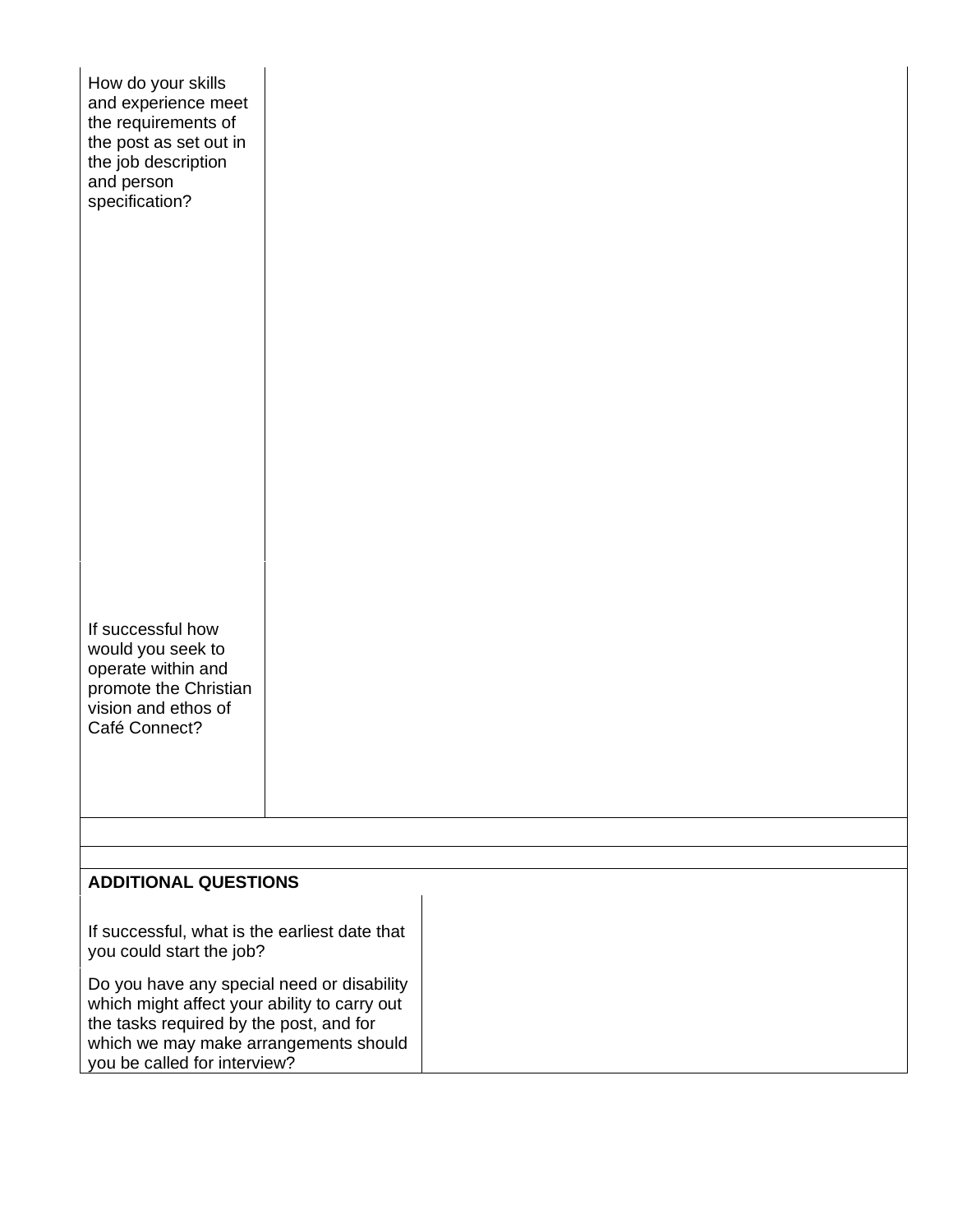#### **REFEREES**

*Please provide details of three referees, including your present or most recent employer.* 

| <b>Name</b>                                                      |                      |                  |  |
|------------------------------------------------------------------|----------------------|------------------|--|
| <b>Position</b>                                                  |                      |                  |  |
| <b>Address</b>                                                   |                      |                  |  |
| Tel. No.                                                         |                      |                  |  |
| E-mail                                                           |                      |                  |  |
| $M_{\rm BH}$ using approach to the second dependence of $\Omega$ | $\Box$ $\vee$ $\Box$ | $\Box$ NI $\cap$ |  |

**May we approach before interview?**  $\Box$  YES  $\Box$  NO

|              | <b>Name</b>                                           |                   |                            |  |
|--------------|-------------------------------------------------------|-------------------|----------------------------|--|
|              | <b>Position</b>                                       |                   |                            |  |
|              | <b>Address</b>                                        |                   |                            |  |
| $\mathbf{2}$ |                                                       |                   |                            |  |
|              | Tel. No.                                              |                   |                            |  |
|              | E-mail                                                |                   |                            |  |
|              | Married and proposed to the fame integration $\Omega$ | $\sim$ $\sqrt{2}$ | $\Box$ $\Lambda$ $\Lambda$ |  |

**May we approach before interview?**  $\Box$  YES  $\Box$  NO

|              | <b>Name</b>                       |       |           |
|--------------|-----------------------------------|-------|-----------|
|              | <b>Position</b>                   |       |           |
|              | <b>Address</b>                    |       |           |
| $\mathbf{3}$ |                                   |       |           |
|              | Tel. No.                          |       |           |
|              | E-mail                            |       |           |
|              | May we approach before interview? | □ YES | $\Box$ NO |

**SAFEGUARDING POLICY This position involves substantial contact with children, young people and vulnerable adults, and so before beginning in post we will take up an enhanced DBS check on the successful candidate. As a Café we adopt the safeguarding policies of the Parish of Meole Brace and Radbrook Green (Trinity Churches), a copy of this policy is available on request.**  Do you have any convictions that are not "spent" within the meaning of the Rehabilitation of Offenders Act 1974?  $\Box$  YES  $\Box$  NO

Because of the nature of the work you are applying for, this post is exempt from the provisions of Section 4(2) of the Rehabilitation of Offenders Act 1974 by virtue of *the Rehabilitation of Offenders Act 1974 (exemptions) Order 1975. This means that you are not entitled to withhold information about convictions which for other purposes are "spent" under provisions of the Act. In the event of employment, failure to disclose such convictions could lead to disciplinary action being taken. Any information will be treated in the strictest of confidence and used solely in relation to this application.*